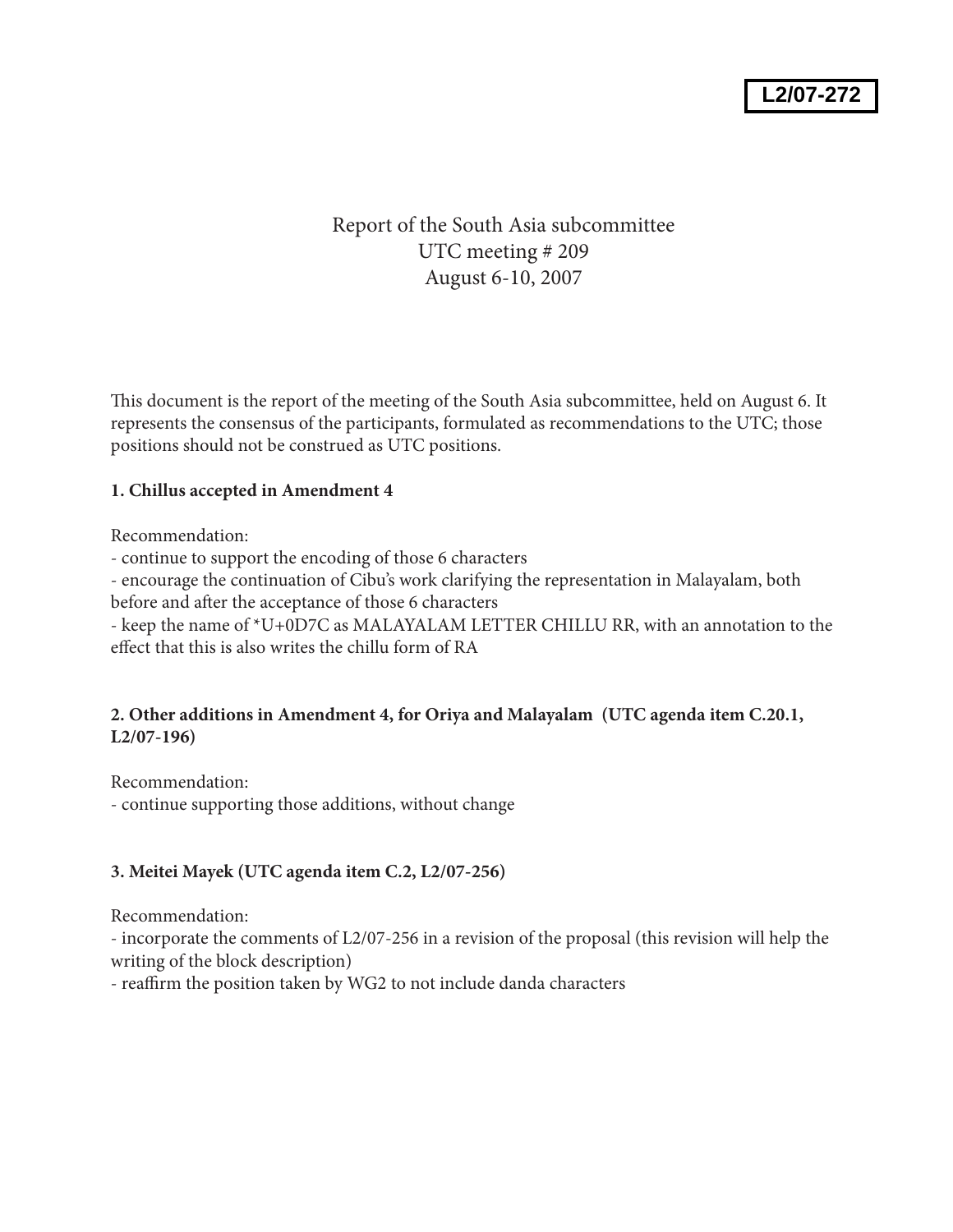# **4. Malayalam YA chillu (UTC agenda item C.20.2, L2/06-337, L2/07-242, AI 109-A75)**

#### Recommendation:

- both proposals rely on the same single source. The subcommittee would feel more comfortable with evidence from multiple sources. Also, the subcommittee would like to understand better the range of glyphs for the chillu YA

## **5. Malayalam TA chillu (L2/06-343, AI 109-A75)**

Recommendation:

- since the shape of the chillu TA is the same as that of the chillu LA, it seems that there is a single abstract character with different pronunciations; this is best accounted for by annotating U+0D7D MALAYALAM LETTER CHILLU L to that effect.

## **6. Kashmiri (L2/06-372, AI 109-A7)**

Recommendation:

- nothing to do beyond the completion of the open action item. When the information is finalized, action item to Eric to communicate that to the CLDR committee for appropriate update of the examplar characters in CLDR

### **7. North Indic Number Forms (UTC agenda item C.17, L2/07-139, L2/07-238)**

Recommendation:

- to accept the changes proposed in L2-07/238 as is (changes to character names, creation of a new block)

- to recommend to WG2 the inclusion of those characters in Amendment 5, if possible

- to ask Anshuman Pandey to produce another revision of L2/07-139R including those changes

### **8. Bengali Ganda currency mark (UTC agenda item C.1, L2/07-192)**

Recommendation:

- to accept this proposal as is and to recommend to WG2 the inclusion of that character in Amendment 5, if possible

### **9. Additional Devanagari character (L2/06-373, AI 109-73)**

When the UTC looked at L2/06-373, it was asked whether the U+02BC MODIFIER LETTER APOSTROPHE was appropriate for the uses described in the document. Swaran Lata reported that this is indeed appropriate.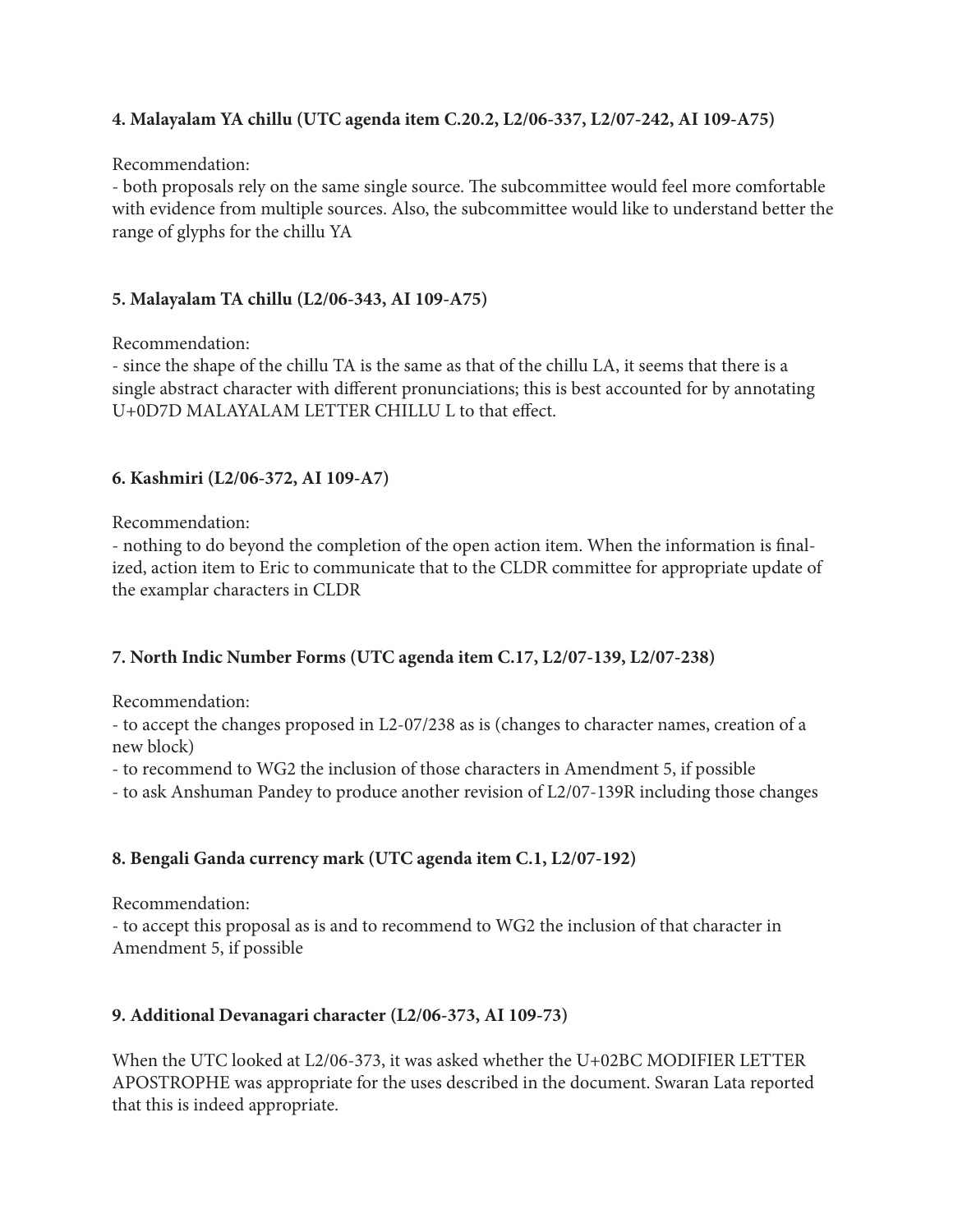Recommendation:

- add annotation to that effect to U+02BC

- give an action item to the Govt. of India to provide a draft update to the Devanagari block description

# **10 . TACE-16**

The discussion resulted in a draft "charter" for what the subcommittee should do regarding TACE-16.

## *Goal: ensure that Unicode meets the needs for representation and processing of Tamil.*

This may or may not require the encoding of new characters. Any recommendation should exhaustively examine the implications, including on existing data, on existing software (processing, display, etc), on education about the standard, on consistency of model for the Indic and other South Asian scripts.

The scope of the subcommittee is to review the issues and to make recommendations to the UTC.

## *Step 1: Identification of the issues*

Identify the issues (problems or perceived problems) with the current representation. Determine whether they are issues with the standard itself (encoding, properties, or algorithms) or with implementations. Determine the nature of the issues: technical, perceptual or educational.

Candidate issues: 1 disconnect of the code chart with the user expectations 2 efficiency in storage/transmission 3 efficiency in processing 4 correctness of implementations 5 difficulty of implementation

### *Step 2: Evaluation of possible approaches*

This enumeration of possible approaches does not preclude the examination of other approaches (which may extend on or combine the approaches below). The questions listed for each approach are illustrative of the kinds of questions that need to be answered for a proper evaluation of the approach; they are not exhaustive.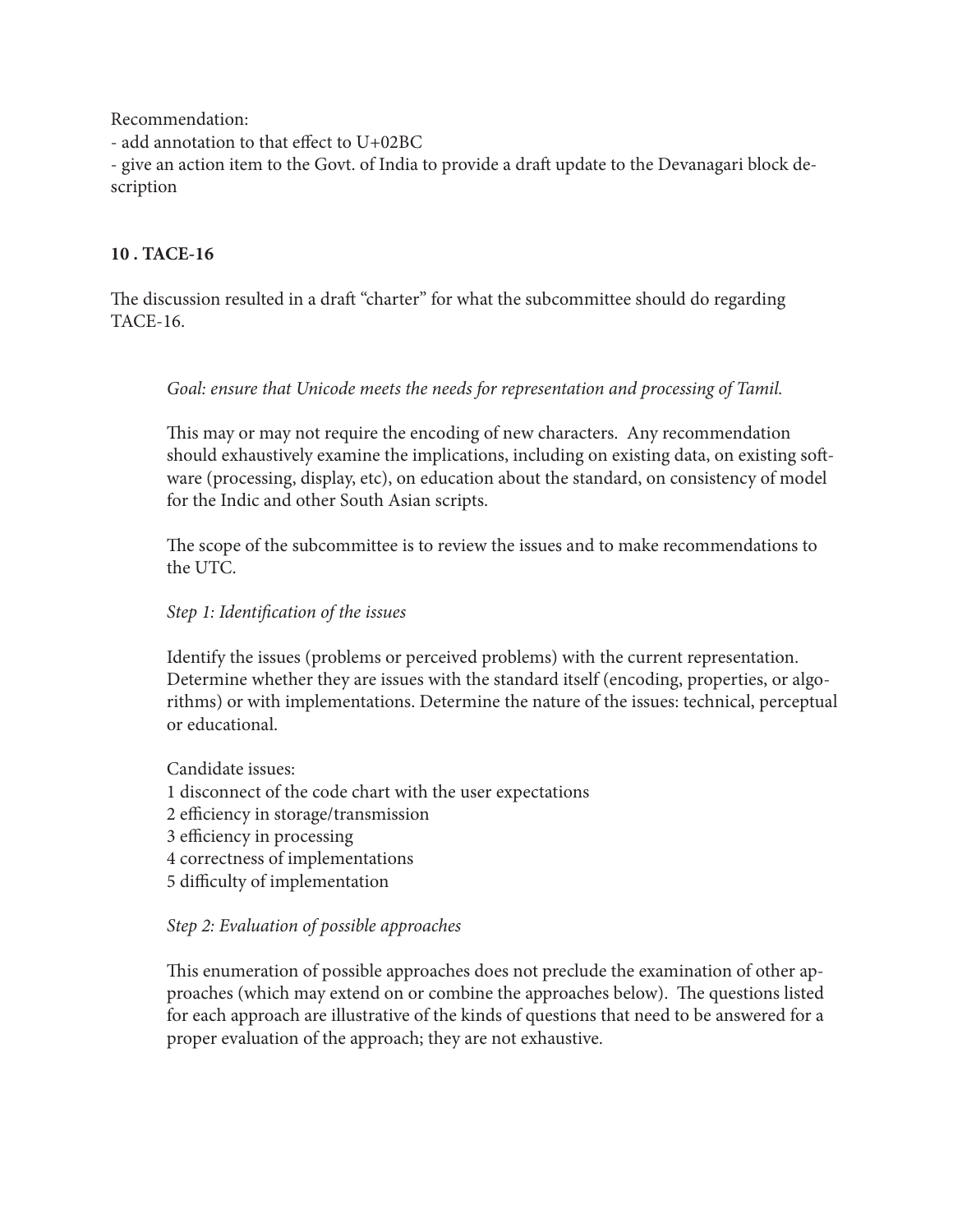## *Approach A: current model*

How would those issues be addressed with the current representation? Are there any enhancements (new characters, changes to properties, addition of properties, guidelines, documentation in the standard) that would alleviate those issues?

# *Approach B: TACE-16 repertoire added to Unicode*

How would adding the TACE-16 repertoire to Unicode address those issues? And what would be the new problems created by the introduction of that repertoire? For example:

- dual encoding and stability policy
- does it need to be in the BMP, and if so, how does it fit there?
- would encoding in a non-contiguous area help or hurt compression techniques?

## *Approach C: TACE-16 repertoire in the PUA*

What are the issues that applications are faced with? For example:

- collisions with other well-established PUA uses, such as CJK:
- there is not always an "official" mapping, different vendors do different things
- PUA conflicts: HKSCS 9571 (U+2721B)  $\rightarrow$  U+E78D GB18030 A6D9 (,)  $\rightarrow$  U+E78D
- PUA differentiation: HKSCS 8BFA  $(U+20087) \rightarrow U+F572$ GB18030 FE51 (U+20087) → U+E816
- PUA characters cannot be used in IDN.

### *Approach D: TACE-16 as a separate IANA-registered character set*

How simple is it to add support for a new character set (with a well-defined mapping to the existing Tamil block) to exisiting Unicode-based applications? Can this be done in a timely manner, across enough products to achieve viable workflows? What are the implications for already shipped software?

### Recommendation:

- the UTC adopts the text above as the charter to guide future discussion by the South Asia subcommmittee on Tamil issues.